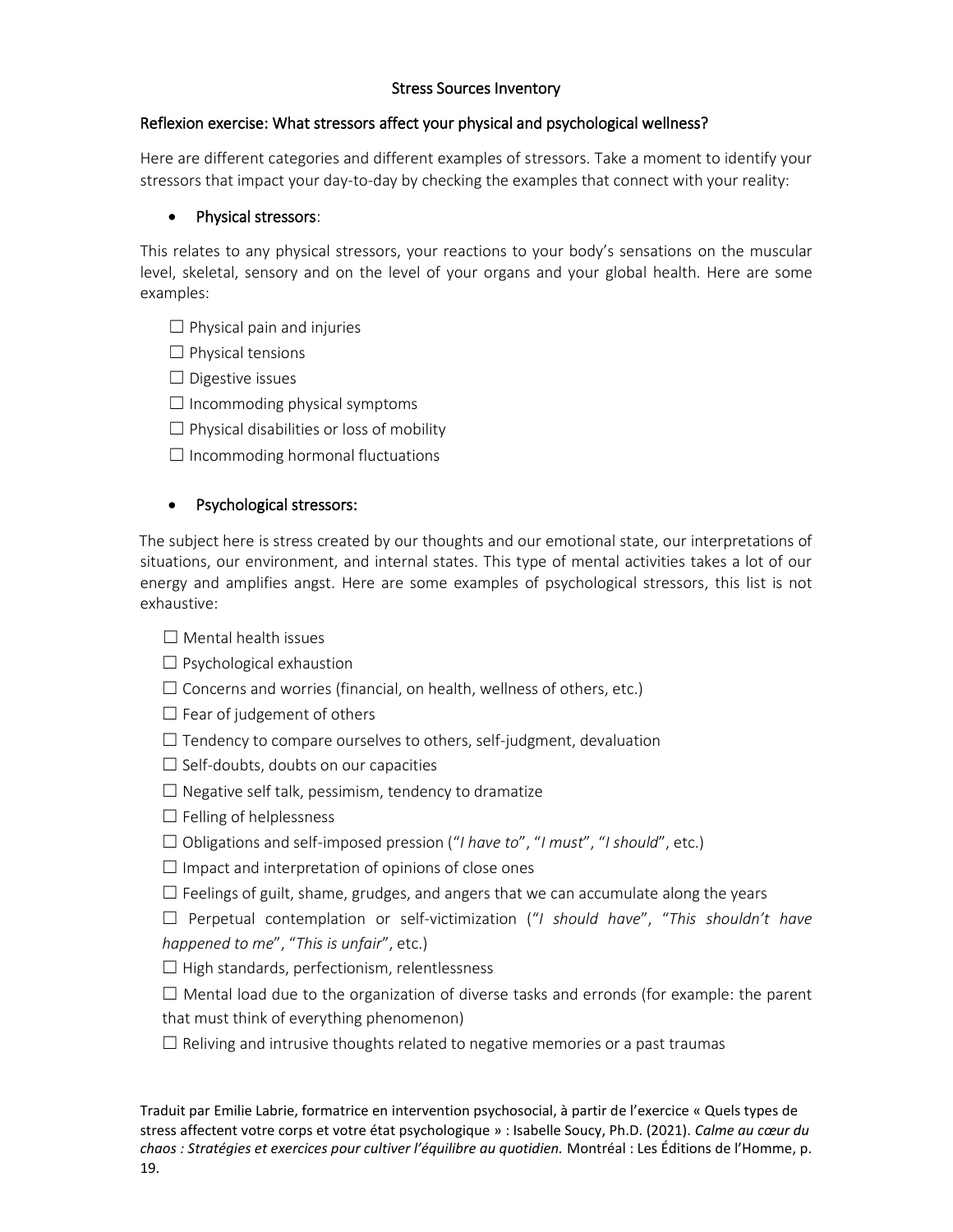# • Situational stressors:

This category includes any life circumstance or incident that pressures the nervous system and creates a prolonged disequilibrium. These life events can be positive or negative, both will cause the nervous system to active. Here are some examples:

 $\Box$  Life event (getting married, purchasing a home, birth of a child, etc.)

 $\Box$  Life changes/adaptations (moving, a separation, changing schools or job, going back to school, etc.)

 $\Box$  Traumatic events

 $\Box$  Incidents

☐ Natural disasters

☐ World pandemic

 $\Box$  Precarious financial situation

 $\Box$  Uncertainty of the conclusion of an important situation in the person's life

 $\Box$  Deadline to complete a task

### • Environmental stressors:

Would you recommend your work environment& This category refers to any external and circumstantial factor in your physical environment that puts pressure on your organism and drives you away from your personal wellness:

 $\Box$  Pollution (air, ventilation)

 $\square$  Sound pollution (ex: constant or irritating noises, living close to a busy street, studying in a noisy place, etc.)

 $\Box$  Overcrowding, clutter (ex: messy or cramped physical environment)

 $\Box$  Unsanitary environment

☐ Unsafe environment

 $\Box$  Overstimulating environment due to addition of external sources soliciting our attention. As an example, imagine you are working on your computer at night in the middle of the tv's back noises and children screaming while trying to manage multiple people trying to communicate with you using different platforms such as Skype, phone, e-mail, Messenger, other phone applications and in person.

### • Organisational stressors:

This category refers to any stress experiences related to your work, your implication in an association, a club or group. This can manifest in different ways, such as:

 $\Box$  Pressure from superiors or managers

 $\Box$  Work performance requirements

 $\Box$  Job insecurity

 $\Box$  Large workload or high responsibilities

 $\Box$  Lack of acknowledgments

Traduit par Emilie Labrie, formatrice en intervention psychosocial, à partir de l'exercice « Quels types de stress affectent votre corps et votre état psychologique » : Isabelle Soucy, Ph.D. (2021). *Calme au cœur du chaos : Stratégies et exercices pour cultiver l'équilibre au quotidien.* Montréal : Les Éditions de l'Homme, p. 19.